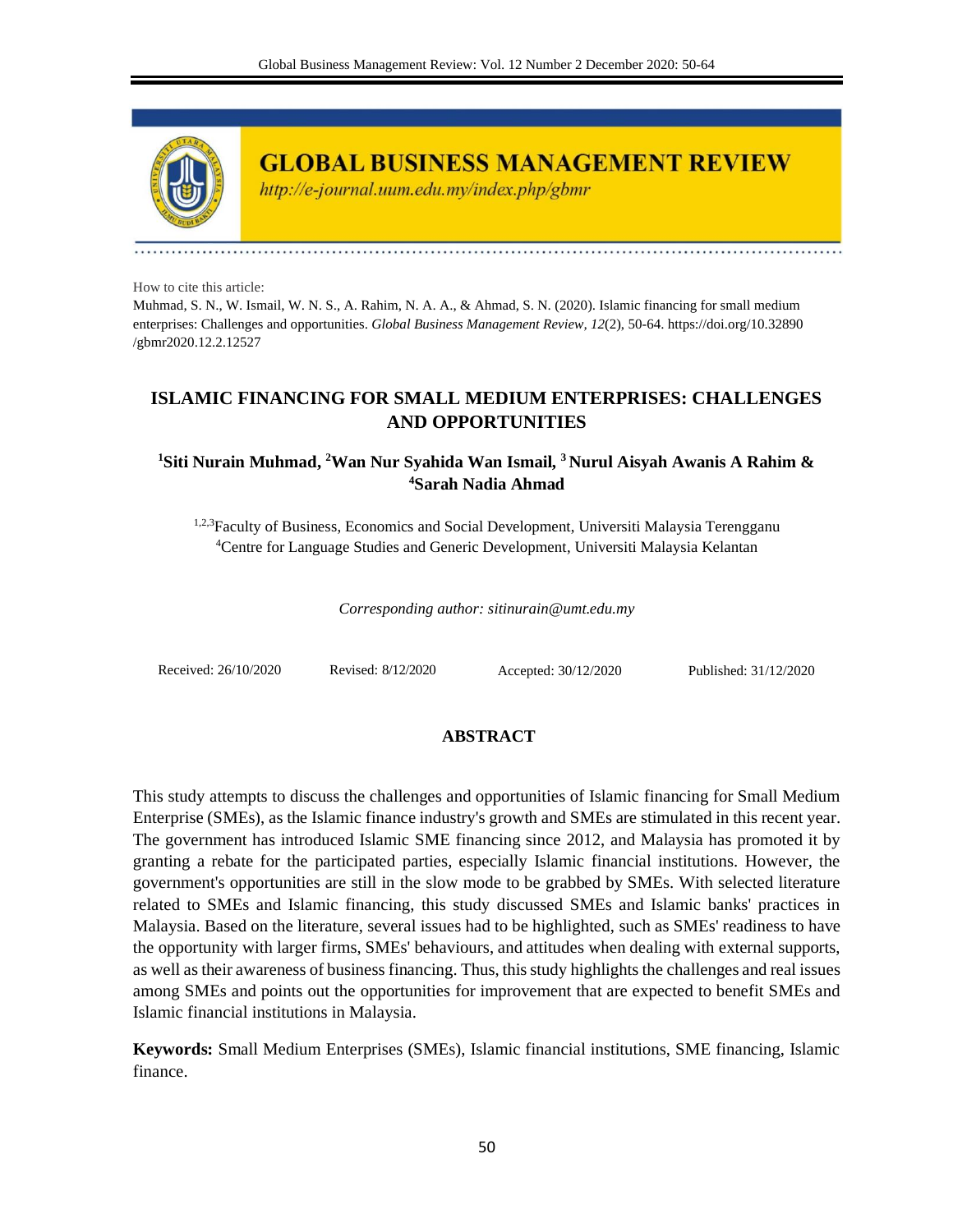## **INTRODUCTION**

Small and medium-sized enterprises (SMEs) have been key drivers that contribute to the economic system and economic growth. In developing countries, SMEs hold the largest shares of employment (Ayyagari Demirgüç-Kunt & Maksimovic, 2011), with a contribution to the global labour market of 43.5 percent. With their capabilities in various business and operations and large networking within different sectors, SMEs can dominate sub-sector businesses such as computer services, marketing, and human resources (OECD, 2000). SMEs also contribute to gross domestic product (GDP) (Al Balushi, Locke & Boulanouar, 2019) with the contribution of 50 percent of global GDP (World Trade Report, 2016).

Small Medium Enterprises (SMEs) show excellent performance and growth in the Malaysia context by representing 97.3 percent of registered businesses and 57.5 percent of total employment in 2015 (Chin & Lim, 2018). The performance of SMEs has improved in the last 14 years since 2004 after the establishment of the National SME Development Council (NSDC). The SME Masterplan 2012-2020 (the Masterplan) aims to take SMEs to the next development level by increasing SMEs' participation in the national economy. Under the Masterplan, SMEs' contribution to growth is targeted in a way to reach 41 percent increase of the country's total GDP by 2020. To achieve this target, SMEs' GDP growth needs to be sustained at 9.3 percent per annum, against the current 'business as usual' average of 6.3 percent per annum (BNM, 2013).

Although SMEs are found to have improvement in financing their capital (OECD, 2018), SMEs still have face constraints in their operations as they lack external financing and face larger credit limit compared to large companies (Beck & de la Torre, 2007). In Malaysia, SMEs' access to financing is provided in various institutions of both Islamic and conventional. However, SMEs have high rejection rates as they might lack documentation, insufficient cash-flows and vague business plans (Kandasamy, Lee & Jer, 2018). A survey conducted by SMEs Corporation Malaysia reported that 44.8 percent of SMEs' respondents have difficulties in sustaining their business due to liquidity problems and demand for financing their capital from financial institutions that decreased to 36.3 percent in 2016. Moreover, SMEs' owners are doubting themselves to make loan repayment as financial institutions providing higher financing costs that do not meet their small business capital requirement (Wassiuzaman & Nordin, 2019; Kandasamy et al., 2018).

Malaysia is categorised as the most comprehensive halal ecosystem in the world. However, there is still inadequacy to meet the world demand for halal-certified products from local producers, and 98 percent of it is from SMEs that scarce in mentoring, money, and markets (SMECorp, 2019). However, most demand financing in developing countries is Islamic financing (Elasrag, 2016). The preference and demand for sharia-compliant products from a financial institution are very high. Besides, the application of a diverse spectrum of Sharia contracts by Islamic financial institutions continues to trend upward in recent years.

According to The Star (2017), SME corporation, as the agency of the Ministry of International Trade and Industry (MITI) has approved funding for Sharia-compliant SME Financing Scheme (SSFS), about RM1,595 billion in total since 2012. It shows that Islamic SME financing is become trending and received encouraging demand among SMEs in Malaysia. Additionally, the preference for the shariacompliant product is very high based on the report by Ozkan (2015). However, according to Ying (2019), the facilities provided by the Islamic financial institutions and governments, especially about the availability of Islamic financing for business, have not been fully aware by SMEs due to the misconception of surrounding eligibility.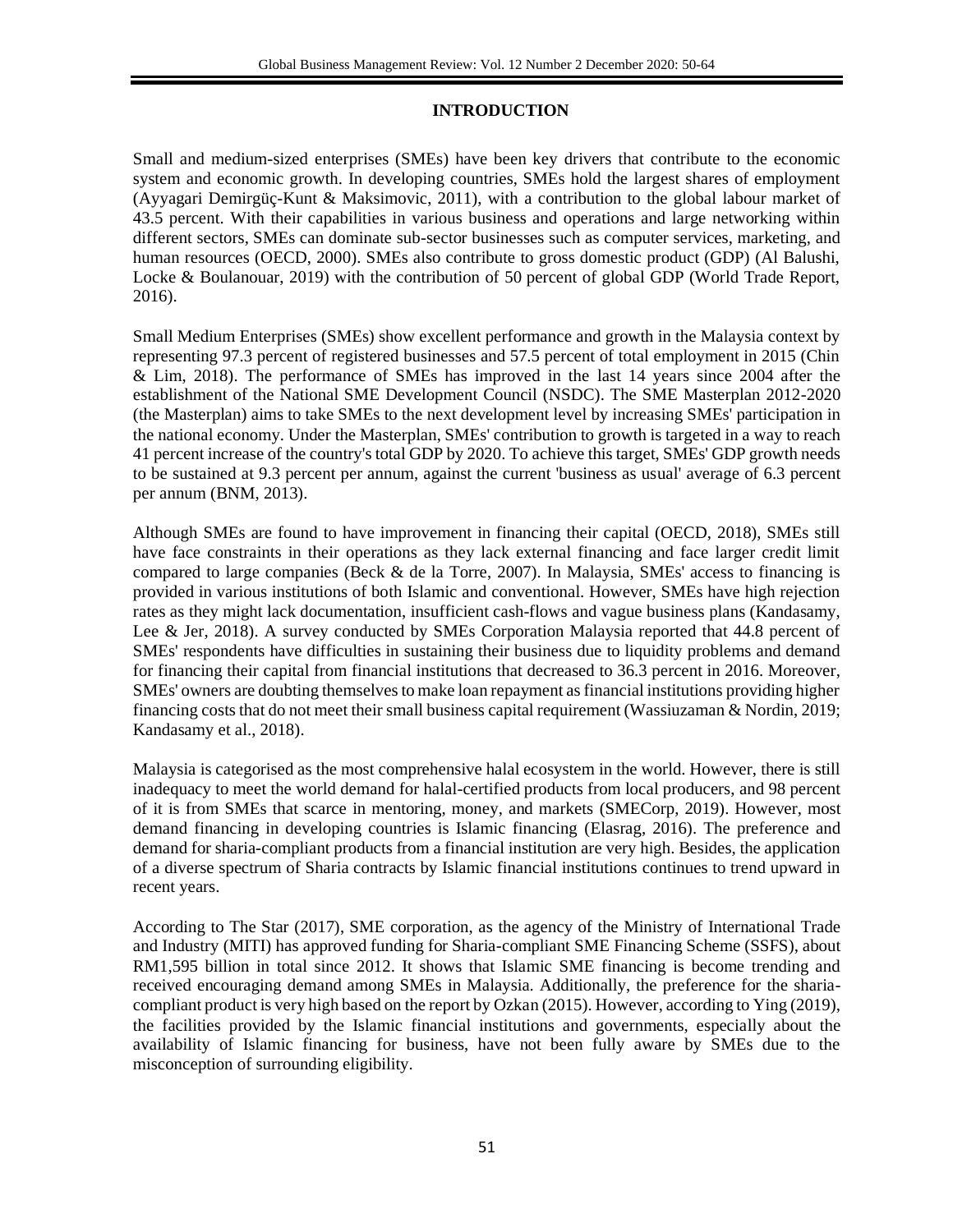Additionally, most SMEs has adopted conventional financing. Some of them are still confused about Islamic finance that is said to be specific only for Muslims. Hasan (2015) also highlighted several challenges faced by SMEs, including adverse legal and regulatory framework, insufficient strategies for products and services branding, and insufficient bank policies that utilise movable collaterals. Various directions of the problem that arose show space for improvement in Islamic SME financing, specifically in Malaysia. According to Iqbal (2014), the nation needs to develop a national-level policy and strategy that enables Islamic finance's regulatory framework for SME financing. It is essential to strengthen the Islamic framework for SME financing and increase the visibility of Islamic SME financing. Thus, this study highlights the challenges and strategies and develops a framework of Islamic SME financing for Islamic financial institutions. The rest of this paper discusses the literature review related to SMEs and Islamic finance, the discussions on challenges and opportunities of Islamic financing to SMEs in global and Malaysia, the recommendations, and the conclusion.

## **LITERATURE REVIEW**

## **An Overview of SMEs and Islamic Finance in Malaysia**

The development of SMEs in Malaysia which started from 1957 to 1970 were mostly involved in agricultural and small services. Since then, the accelerated growth of SMEs cannot be denied (Chelliah, Sulaiman, & Yusoff, 2010; Hashim, 2007) when it contributes a massive impact to the Malaysian economy by offering job opportunities and, most notably to the development of multinational companies (Madanchian, Noordin, Hussein, & Taherdoost, 2016). The SME sector in Malaysia shows remarkable growth and has become the key driver of accelerating economic growth in the nation. According to the World Bank, SMEs account for 97 percent of businesses and 67 percent of employment, thus contributing up to 36 percent of Gross Domestic Product (GDP) in Malaysia. Department of Statistics Malaysia revealed that about 98.5 percent of businesses established in Malaysia are from SMEs across all sizes and sectors. Figure 1 and 2 illustrate the classification of SMEs by size and sector (Sources: Economic Census 2016, Department of Statistics Malaysia).

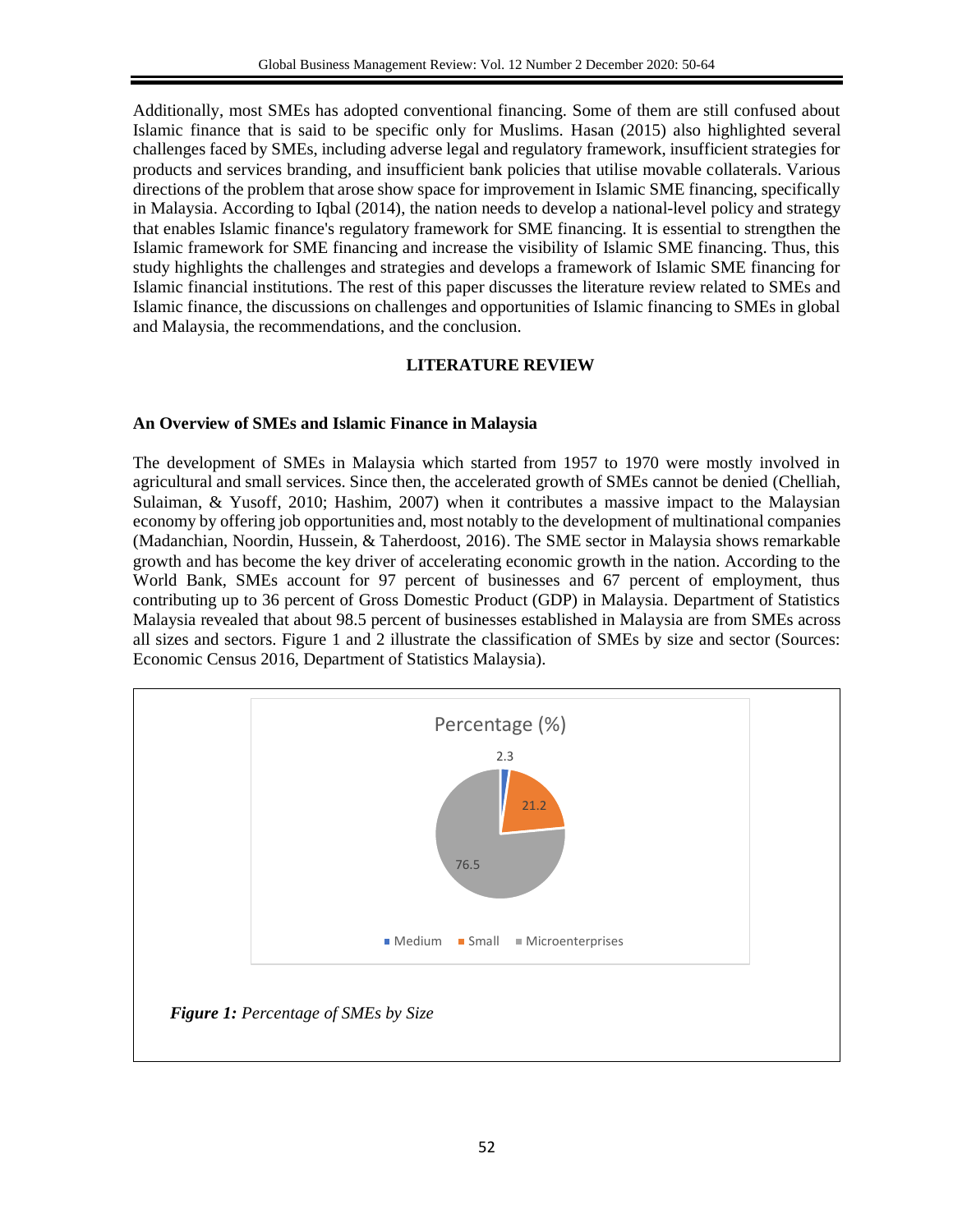

The total number of SMEs, which is 907,065, shows the remarkable growth of businesses in Malaysia. The high contribution of SMEs towards the Malaysian economy cannot be denied since SMEs' function is seen as having a vital role in the development of the country's economy. A vast number of SMEs have led to increased funding and seek of capital through institutions involved in providing finance (Ramlee & Berma, 2013). The funds are made available by government agencies, venture capital companies, financial institutions, and non-financial institution lenders. The competitiveness and continuous growth of SMEs need to have a well-developed financial infrastructure in order to meet SMEs' needs in offering the diverse financing model (BNM, 2013). The specification of qualified SMEs is highlighted in Table 1 through the total sales turnover or full-time employees.

Table 1

| Definition of SME by sector and size of the operation |  |  |  |  |  |  |  |
|-------------------------------------------------------|--|--|--|--|--|--|--|
|-------------------------------------------------------|--|--|--|--|--|--|--|

| <b>Sector</b>            | <b>Small</b>                                                                                                              | <b>Medium</b>                                                                                                                  |
|--------------------------|---------------------------------------------------------------------------------------------------------------------------|--------------------------------------------------------------------------------------------------------------------------------|
| Manufacturing            | Sales turnover between RM<br>300,000 to less than RM 15<br>full-time<br>million<br>$\alpha$<br>employees between 5 and 75 | Sales turnover from RM15<br>million to not exceeding<br>RM50 million OR full-time<br>employees from 75 to not<br>exceeding 200 |
| Services & Other Sectors | Sales turnover between RM<br>300,000 to less than RM 3<br>million<br>full-time<br>$\alpha$<br>employees between 5 and 30  | Sales turnover from RM3<br>million to not exceeding<br>RM20 million OR full-time<br>employees from 30 to not<br>exceeding 75   |

Source: SME Corporation Malaysia

The massive number of SMEs that operate in Malaysia leads to the demand for access to finance. The World Bank also revealed that microfinance and SMEs is lack access to credit in emerging markets (Elasrag, 2016). The famous institutions in Malaysia that offer loans to SMEs are Amanah Ikhtiar, Tekun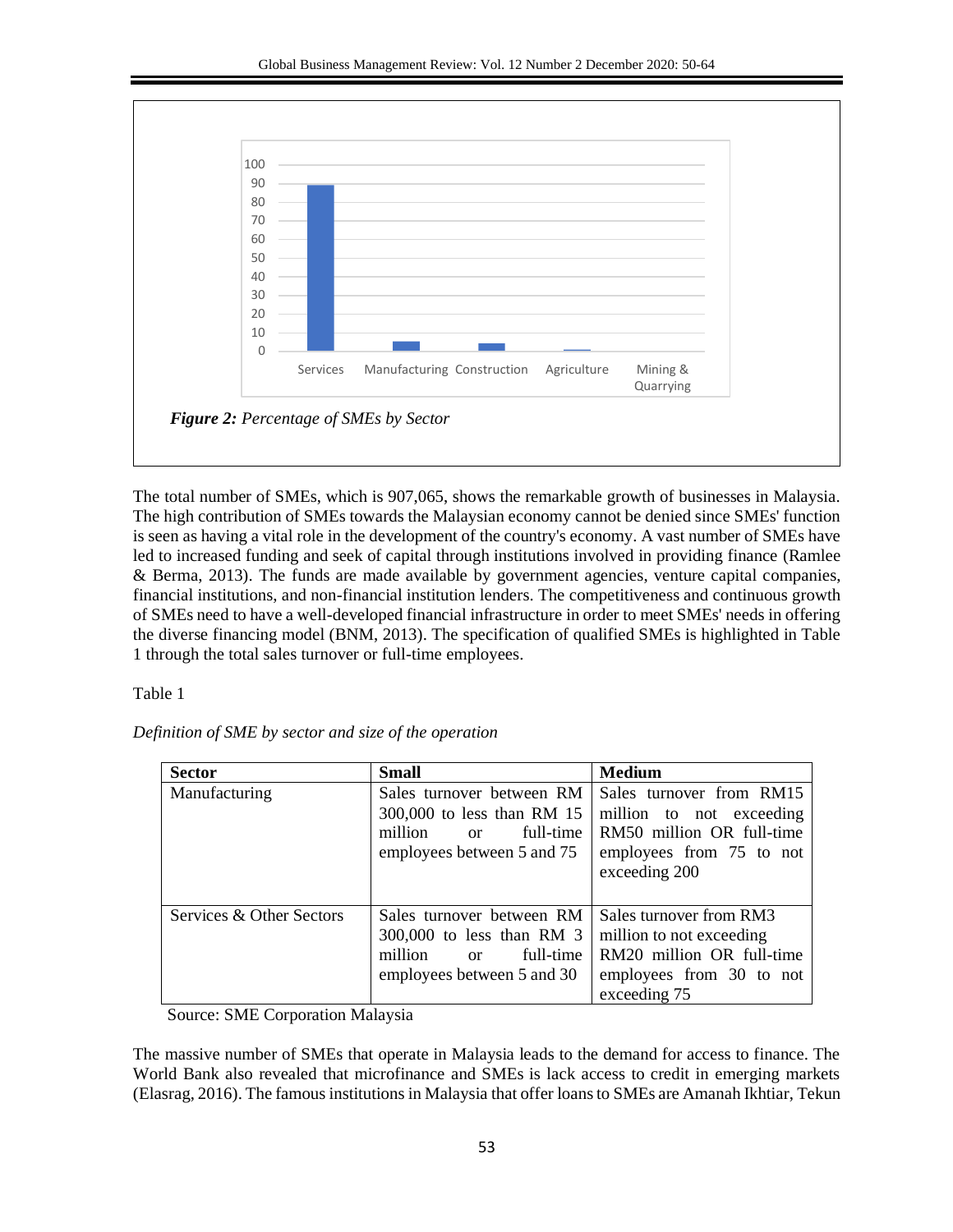Nasional, and financial institutions. However, due to the accelerated development of the Islamic finance industry and the establishment of Islamic SME financing offered by Islamic financial institutions, it is seen as an opportunity for all entrepreneurs to grab the facility. The largest Islamic financing providers for SMEs are Islamic banking, entrepreneur development institutions, and the private trust body. Table 2 illustrates the list of Islamic financial institutions that offer Islamic SME financing in Malaysia.

## Table 2

*List of Islamic financial institutions that offer Islamic SME financing*

| Affin Islamic Bank                                                |
|-------------------------------------------------------------------|
| Alliance Islamic Bank                                             |
| AmIslamic Bank                                                    |
| Bank Islam Malaysia                                               |
| Hong Leong Islamic Bank                                           |
| <b>Bank Muamalat Malaysia</b>                                     |
| <b>CIMB</b> Islamic Bank                                          |
| Bank Kerjasama Rakyat Malaysia                                    |
| <b>Public Islamic Bank</b>                                        |
| <b>RHB</b> Islamic Bank                                           |
| <b>HSBC</b> Amanah Malaysia                                       |
| Maybank Islamic                                                   |
| Agro Bank                                                         |
| Al-Rajhi Bank                                                     |
| ٠<br><b>A</b> <i>I</i> 1<br>$\mathbf{L}$ 1 $\mathbf{L}$<br>$\sim$ |

Source: Bank Negara Malaysia

According to Masuduzzaman, Akther, and Ara (2018), SMEs financed under Islamic banks are more efficient than those financed under conventional banks. However, the main practical problem confronting SMEs is the lack of knowledge and awareness towards Islamic financing product that suits their requirements (Elasrag, 2016). According to Ying (2019), SMEs are not fully aware of Islamic business financing facilities as financial institutions due to misconception of eligibility in the application process. Islamic financing is not just focusing on Muslims entrepreneur, but it is comprehensive, and all people are eligible to apply for its service. Additionally, the conventional bank's cost of credit is lesser than Islamic banking for the same sector. Lack of suitable Islamic finance offerings, poor management, and complicated application flow has led to SMEs' unsatisfactory response towards Islamic financing products (Alam, 2015).

The halal industry's continuous growth that focuses on the SMEs sector has also led to the increasing demand for Islamic financing products. Thus, Malaysia should offer a more competitive product in order to compete with the conventional financial player. On the other hand, Islamic finance's focus should be comprehensive to be competitive for all consumers rather than cater solely to Muslims' needs (Yusof, 2018). There is an urgent need to improve Islamic SME financing as SMEs' role is significant and getting stronger day by day. A proper framework for Islamic SME financing is crucial and should be illustrated in the best way to improve the facilities and services provided by Islamic financial institutions.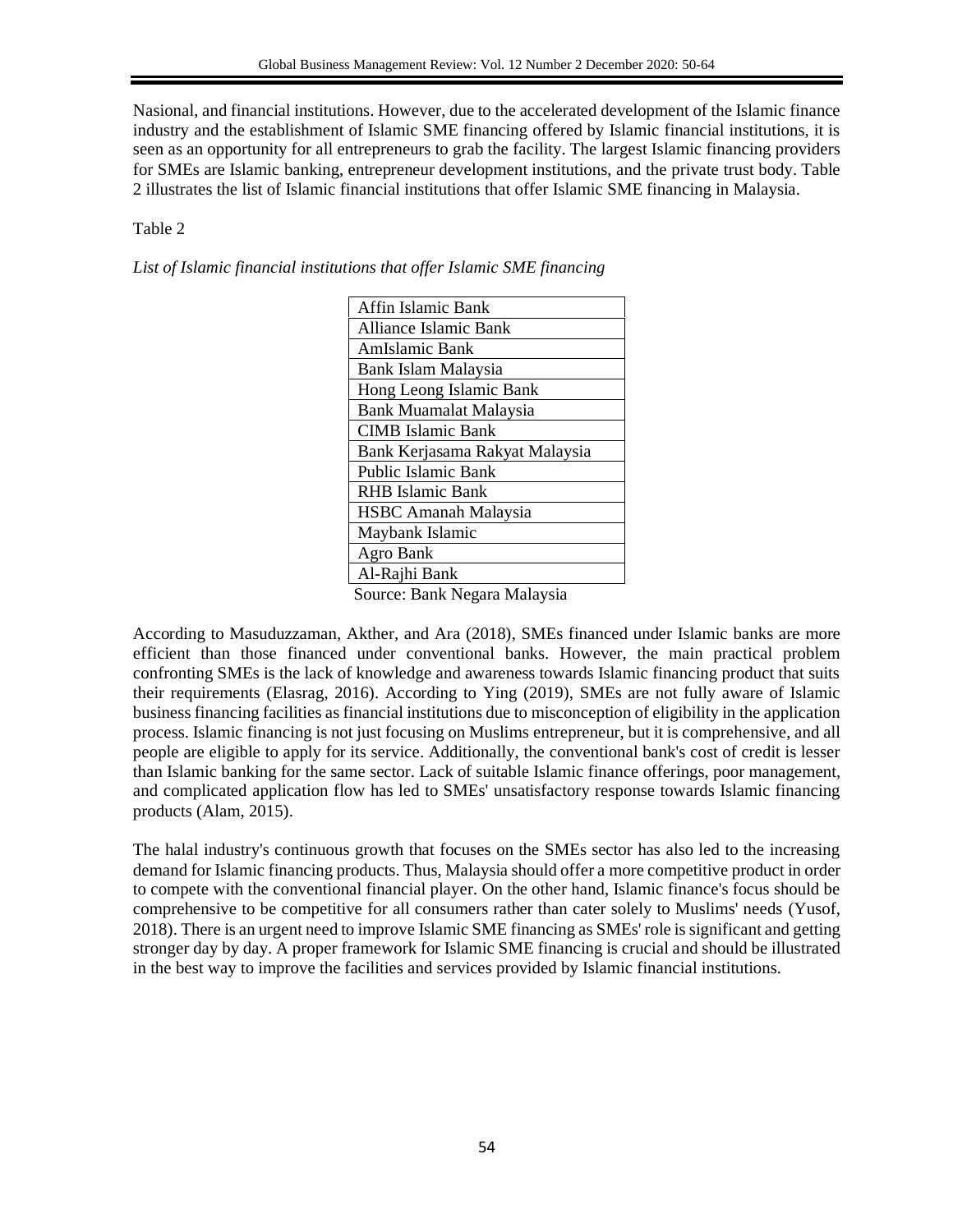# **THE PRACTICES OF ISLAMIC FINANCING FOR SMES IN OTHER COUNTRIES: CHALLENGES AND OPPORTUNITIES**

There are various practices in Islamic financial Institutions related to Islamic SME financing in various countries. For example, the study in Indonesia has explored current practice problems by Islamic financial institutions and proposed a better scheme (Huda, 2012). The study suggests the act of overcoming asymmetric information through a proper database of SMEs in every region and creating a valuation of SME for scoring an innovative credit. The Indonesian Islamic banks are about to charge a higher margin for its financing. Plus, banks prefer short-term financing, and more than 70 percent of their local funding is in the form of micro, small and medium-sized loans. The non-performing financing for SMEs in Indonesia has been recorded as higher than non-performing loans from conventional banks. The result of the evaluation helps the banks to assess the business's risk quickly. Therefore, this step helps the bank study SMEs' potential, and the study offers a framework in which Islamic financing schemes could thoroughly solve SME financing problems.

In Sultanate of Oman practice, SMEs' perception towards Islamic banking is not so positive, yet it is not too hostile. This is due to the lack of awareness and promotions by financial institutions in proposing Islamic finance as an alternative banking system to SMEs. Besides, Islamic banking in Oman is considered new since the first Islamic bank of Oman in 2011. Most SMEs' owners used their capital to inject into their enterprise (Subramaniam & Kumar, 2014). However, another recent study by Al Balushi et al. (2019), which focuses in Oman, has found that knowledge on Islamic financing of SMEs' managers influences their decision to used Islamic financing products. Although SMEs' managers intend to use Islamic finance to leverage their business capital, their business characteristic does not influence their decision. This implies that SMEs in Oman are still in development stages where Omani regulators require more time to have mechanism that can match Islamic financing requirement for SMEs in Oman (Al Balushi et al., 2019).

A study by Mumani (2014) investigates the SMEs' perceptions in Jordan towards the performance of Islamic financing and understanding of Islamic financing concepts. The Islamic banking system starts the developmental role to reduce the rates of unemployment. Therefore, by offering adequate resources through Musharaka (partnership), the new policy was implemented in order to assist the craftsmen, experts, and unemployed participation in SMEs. The programme also evolved to become a single programme called finance craftsmen. SMEs and professionals with the following characteristics: i) the borrower and bank, ii must bear both profit and loss) the required needs, which include financial skills, administrative and experience, should be provided by the bank to the borrower, iii) the monthly installment payment is not obligated by the borrower, iv) allocates the net income into three shares: a) the effort of entrepreneur b) bank that invested the money, c) a share allocated to the business owner to buy the bank's shares, and v) service provides by the bank to the owners of SMEs. The results showed the SMEs to believe that Islamic financing is holding an essential role in developing SMEs. To achieve better performance, the Islamic banks suggested on having a separate department to support and look after all related SMEs issues.

In South Afrika, the first bank was established in 1989, which is South Africa Albaraka Bank. It performs the zero-interest loan, and as an intermediaries business, where the profit and loss are shared in their business practices (Hove, Sibanda, & Pooe, 2014). The practice in Egypt is based on a report by International Finance Corporations. According to takaful, the rule and element in Islamic banking practices need to fulfill the obligation for Islamic banks in order to indemnify customer deposits. Additionally, all outlines of the processes for conventional banks to open Islamic banking windows must be kept in separate accounts from conventional ones. In order to oversee all activities of Islamic banks, the formation of an independent Sharia authority must have no less than three Sharia advisors that registered with the central bank (IFC, 2017).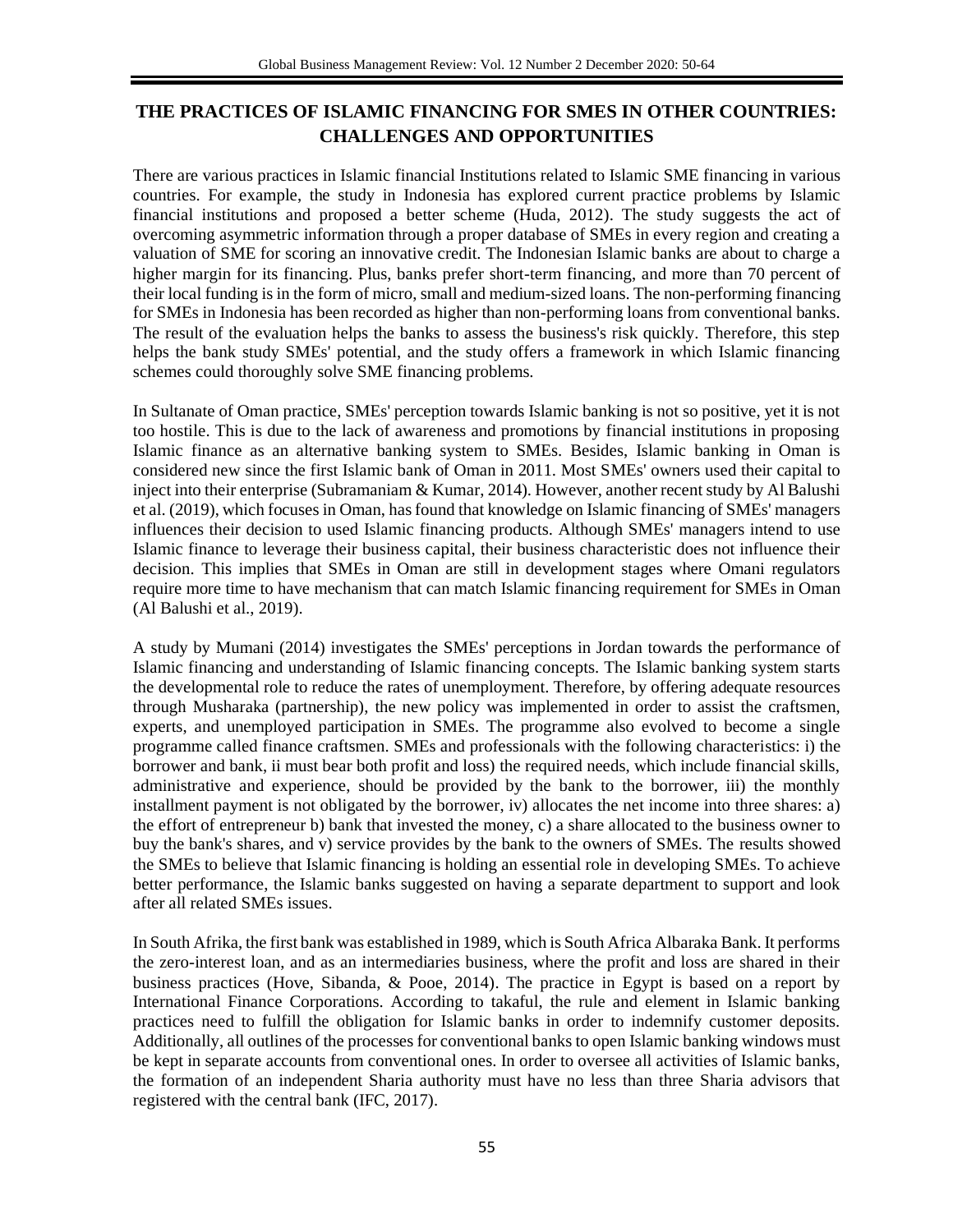Hachimi, Salahddine, and Housni (2017) compared conventional to Islamic banking and finalised SME financing by stating Islamic financial institutions as can be studied according to three criteria: the amount of investment and the profit of the enterprise, and the risk. These criteria summarise the features of participatory banks compared to conventional banks. A study from Turkey shows that Islamic banks are more inclined to finance SMEs than conventional banks (Aysan, Disli, Ng, & Ozturk, 2016). While in Pakistan, Hasan Raza, Ahmed, Osama, and Ahmed (2017) reported that 11 percent of the SMEs feel well-served, and 22 percent claimed to be underserved. The other 67 percent agreed that they remain un-served by the bank sector either in Islamic or conventional. It is because the majority of the SME entrepreneurs tend to avoid this financing opportunities due to religious reasons. Therefore, the researcher proposed the potential Islamic financing market for SMEs as it complies with Sharia compliance and align with the entrepreneur's beliefs.

In Saudi Arabia, most of the entrepreneurs in SMEs are still not in favour with Islamic finance's environment despite the development and recent growth of new Islamic financing products. The problem arises from the weakness in Islamic financing infrastructures regarding trade development and its capabilities (Saaid, 2013). A study in Sudan has been done related to Islamic finance is found to have biases towards SMEs that relatively smaller, less of asset, income, and skill. To balance bias and improve SMEs' facilities and access to Islamic finance, the measurement of policy reform should take place (Magbul & Hassan, 2017). Elasrag (2016) agreed that SMEs are vital to developing countries, especially when it represents most employment for a particular country. Therefore, to ensure the SMEs' sustainable growth, each financial institutions mustt attain a strong financial support and become reliable for the entrepreneurs.

According to Matarneh and Almanaseer (2015), Bahrain's government has introduced Islamic financing instruments for small and medium-sized enterprises known as *Tamkeen*, which refer to fostering enterprises' creation and development and providing supports to enhance the productivity and growth of both enterprises and individuals. The result extracted from the study proved that the development of Islamic modes of financing is directly reflected in the growth of the Bahraini economy.

Shaban, Duygun, and Fry (2016) have investigated the growth of SME lending by Islamic banks. In terms of market share competition, the result has revealed a decrease of the amount of SMEs lending through Islamic banks. However, from the side of price competition, the variety of product range has led to an increase of market share. A lending framework is an integral part of encouraging SMEs to lend with Islamic financial institutions and raise borrowers' number. Additionally, a lending framework should be transparent to the borrower, especially in exposing the transaction cost and taxes that include for an involved transaction. Clear information about the cost can convince SMEs to choose the funding for their business. In Islamic financial institutions, apart from raising money from the borrower, it could intensify lenders' transparency and credibility.

Haque (2016) highlighted the form of Islamic Finance in Morocco Conference in 2016 that changed the tax policies for Value Added Tax into Direct Tax to help Islamic financial institutions raise more money through revenues. Thus, Islamic financial institutions always have a strategy to earn money while maintaining a good practice for both sides of benefits. Meanwhile, the recent study in Morroco conducted by Ziky and Daouah (2019) has found that SMEs in Morroco are aware of Islamic financial products, especially those that can help them keep operating their business. Based on the Theory of Planned Behaviour (TPB), costs, risk, and suitability of financial products become the important determinants for SMEs' owners to adopt Islamic financing products (Ziky & Daouah, 2019). Badaj and Radhi (2018) also conduct a study in Morocco, in a way to investigate the perceptions of SME toward profit and loss sharing financing in Morocco. SMEs' owner behaviour, attitudes, family, and external supports also play their role in determining SMEs' intention to adopt the financial product. This implies that Islamic banking should take every possible opportunity to serve the small and medium companies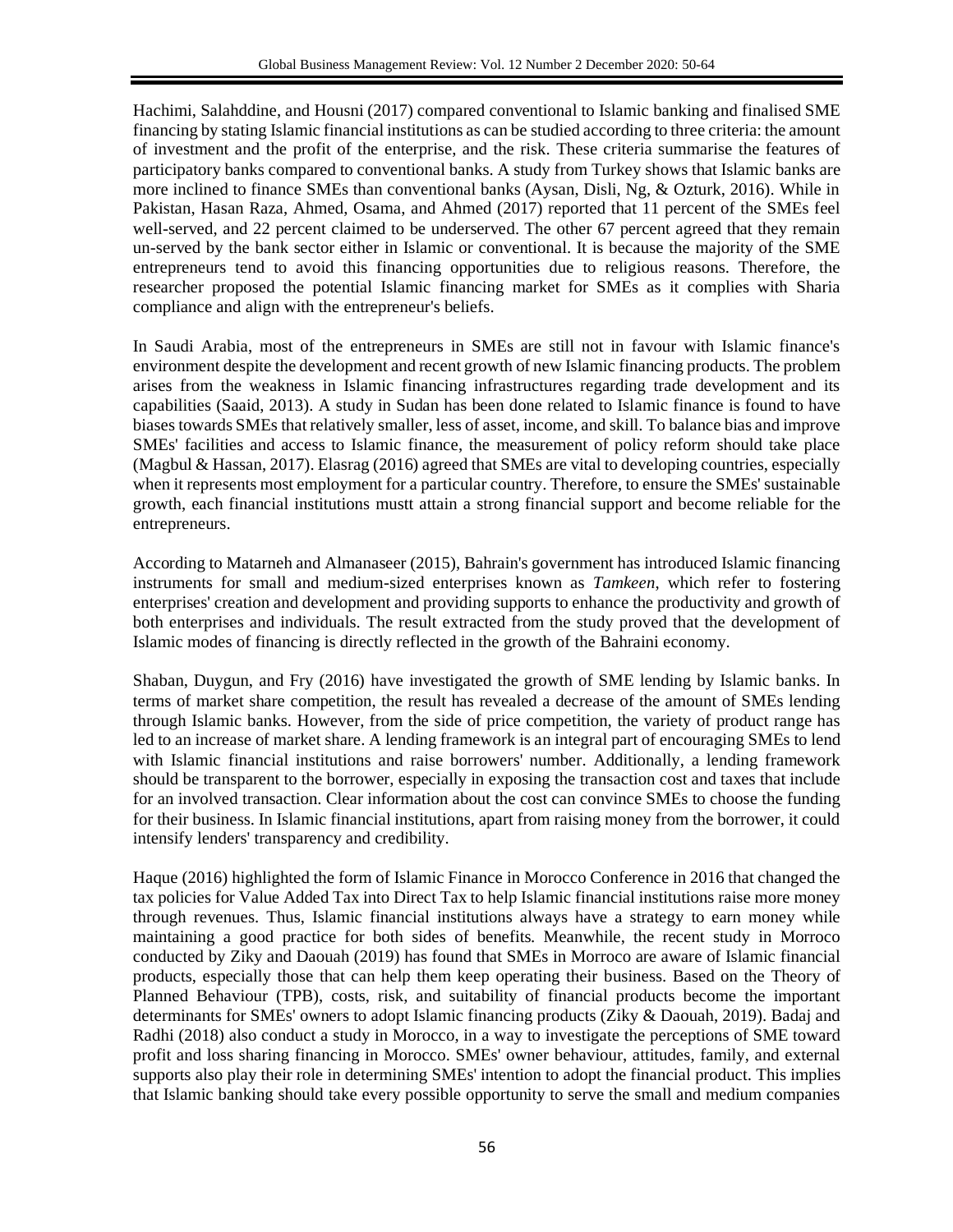by offering financing products according to the SME's requirement. Moreover, understanding SMEs' behaviours in taking financing products for their business could provide a significant insight for the banks to innovate financial products that can meet SMEs' needs.

In this rapid competitiveness, depositors and bank customers tend to look for a versatile bank that meeting their financial needs and entertain all inquiries. Therefore, advisory services are crucial to improve profitability, expand the market share, and be survive the tough competition. Business management is crucial to SMEs as this business development is intensely stimulating in recent years. SMEs' knowledge is still in starting mode to learn about new businesses. Thus, sufficient knowledge should become the primary agenda to the Islamic financial institution by providing sufficient knowledge about finance, management, business skill, and government's regulations and guidelines that directly and indirectly impactable to the operation of their business (Elasrag, 2016). Furthermore, to achieve customer satisfaction in Islamic financial institutions, Janahi and Almubarak (2015) and Ali and Raza (2015) highlighted the qualities of customer service, specifically on compliance, responsiveness, empathy, tangibility, reliability, and assurance.

Islamic banking product is a standard yet new knowledge to future customer, and the information of it need to be delivered accurately, especially on product offering and eligibility. Hence, regular promotions and active knowledge sharing should be undertaken to facilitate the transfer of knowledge, penetrate the market, and prepare future customers with comprehensible products' understanding and the functions of other Islamic banking (Rhanoui & Belkhoutout, 2017). A platform for knowledge sharing among practitioners may help in promoting interactions, information sharing, and spread the standard of Islamic financial documents (Abuazoum, Azizan, & Ahmad, 2013; MIFC, 2016). According to Hasan (2015), financial institutions should create campaigns to improve business and bank policy in a way to promote information sharing. Information sharing mechanisms should be established and improved by Islamic financial institutions in order to ensure the targeted person or customers can reach the information created.

## **THE PRACTICES OF ISLAMIC FINANCING FOR SMES IN MALAYSIA: CHALLENGES AND OPPORTUNITIES**

The Islamic finance industry's growth nowadays cannot be denied when it operates Islamic financial institutions globally. Besides, in the greater and global visibility of Islamic finance, SMEs should take an opportunity to stand out as Islamic finance, which can help boost the industry of SME (Bizhive, 2015). Based on the speech by Bank Negara Governor, Datuk Nor Shamsiah Mohd Yunus, the statistics of Islamic financing from Islamic financial institutions is currently accounted for 34.1 percent of total financing (2008: 14.9 percent) (Bernama, 2019) and continued to expand at a faster pace. Banks' participation is seen to have an essential role in SMEs' growth by providing greater access to financing (Rahman, 2017).

A study conducted by Selvanathan et al. (2018), found that religious, bank reputations and the costbenefits are factors that can influence customers to choose Islamic bank product and its services in Malaysia. Therefore, those factors can be applied to the framework in attracting SMEs' to choose Islamic banks to finance their business. However, Md Azmi (2020) argues that SMEs in Malaysia depend too much on attitudes that influence their networking opportunities and daily business routine. Negative attitudes, such as reluctance to seek support, demotivation, and lack of financial support, could bring bad performance on both owners and their business (Md Azmi, 2020).

Wasiuzzaman and Nordin (2019) highlight that SMEs' business characteristics (i.e, credit history) influence the decision to apply for financial loans. The researchers also found that SMEs with poor credit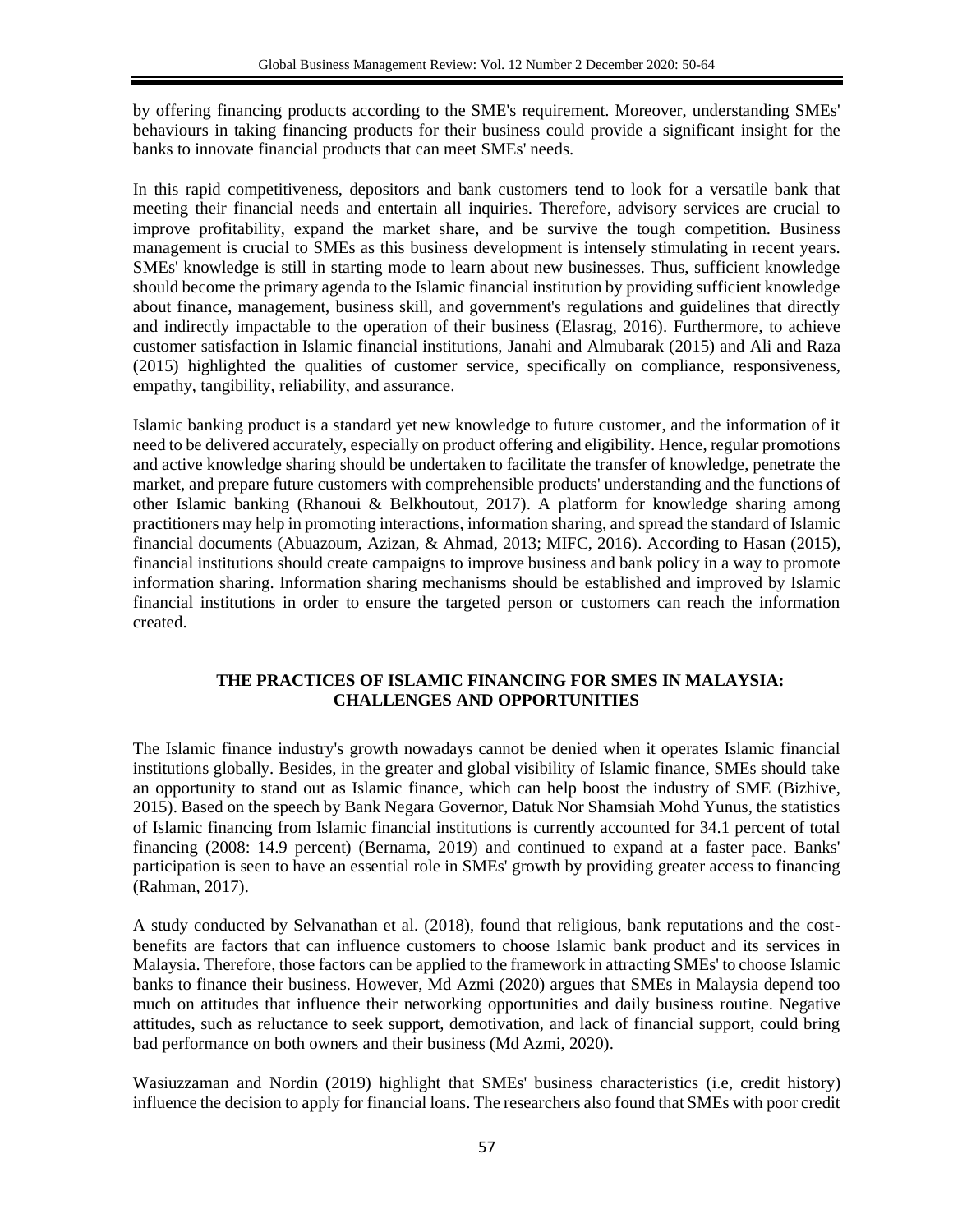history are posited among the highest applicants of financial loans. This indicates that SMEs actually have low knowledge and awareness about the Malaysian marketplace. The researchers also imply that banks particularly should create awareness and knowledge for SMEs to understand the financing policies and create equal opportunities for them to emerge their potential in the marketplace. Having business networking with other large firms also determines SMEs' financial access (Wasiuzzaman, Abdullah & Vinayan, 2020). Wasiuzzaman et al. (2020) argue that SMEs' financing access depends on their character, collateral, and other larger firms. This implies that lenders (i.e, banks) seek more information regarding SMEs' characteristics before providing loans to them.

Study regarding customers' perceptions of Islamic banking in Malaysia is mostly derived from the Theory of Planned Behaviour. It is important for the Islamic bank to understand customers' behaviour before engaging them with their products and services (Ibrahim, Fisol & Haji-Othman, 2017). Ibrahim et al. (2017) studying the customer intention to purchase Islamic home financing products by applying Theory of Planned Behaviour (TPB). It is worth noting that customers who are aware of Islamic financial products and attain sufficient knowledge of it would have a higher intention of choosing Islamic financial products. Moreover, religious factors play a vital role in determining customers' behaviours. Therefore, Islamic banks need to understand the issues and challenges faces by SMEs before offering financial products to the public.

Due to SMEs' growth in the marketplace, fund availability and accessibility have become debatable (Ramlee & Berma, 2013). The issues have been around for a long time in academic research. It becomes crucial when Sustainable Development Goals (SDGs) is established in 2015 and highlighted SMEs as a leading role to boost economic growth in every country (United Nations, 2015). According to Hamilton and Beck (2016), SMEs can create a significant source of jobs across all economical and geographical areas that focus on public service to high and low-skilled people. Thus, governments and related parties should focus on SMEs' needs to ensure SMEs' growth is supported and sustained in the long run. This is important for the sake of the performance of the country's income and helping the citizens by providing job opportunities.

Malaysia has promoted Islamic SME financing by providing rebates to 874 SMEs under Shariacompliant SME Financing Scheme (SSFS) that is participating by Islamic banks amounting to RM20 million in total, which is a 2 percent profit rate charged on the financing will be borne by the government (Tuah, 2013). Bank Negara assistant governor Adnan Zaylani Mohamad Zahid has mentioned at the "Islamic Finance Rendezvous Series" in January 2019: Islamic finance can act as an enabler of growth SMEs in related areas, which provides an alternative form of financing for SMEs.

However, according to Bank Negara Malaysia (BNM), there is a misconception about Islamic financing facilities among SMEs in Malaysia (Ying, 2019). Thus, the access to finance of SMEs provided by Islamic financial institutions becomes complicated when it is having unclear information and awareness among the SMEs. Some of them still have the misconception that Islamic finance is dedicated only to Muslims. The confusing information that speculated among SMEs has led to a decrease in Islamic financial institutions' awareness and its financing facilities for both Muslim and non-Muslim.

Thaker and Khaliq (2016) suggested a framework that focuses on service quality comprising Sharia requirement, reliability, assurance, responsiveness, website efficiency, and tangibility. This is because Malaysia practices a dual Islamic banking system, and the selected attributes will help in maintaining a competitive edge over conventional banks. To improve SMEs' access to finance, the lending framework should have a reliable mechanism and offers adequate resources (Mumani, 2014) to deliver lending information in the best way. Magbul and Hassan (2017) suggest making some policy reform measurements to balance bias in lending parts.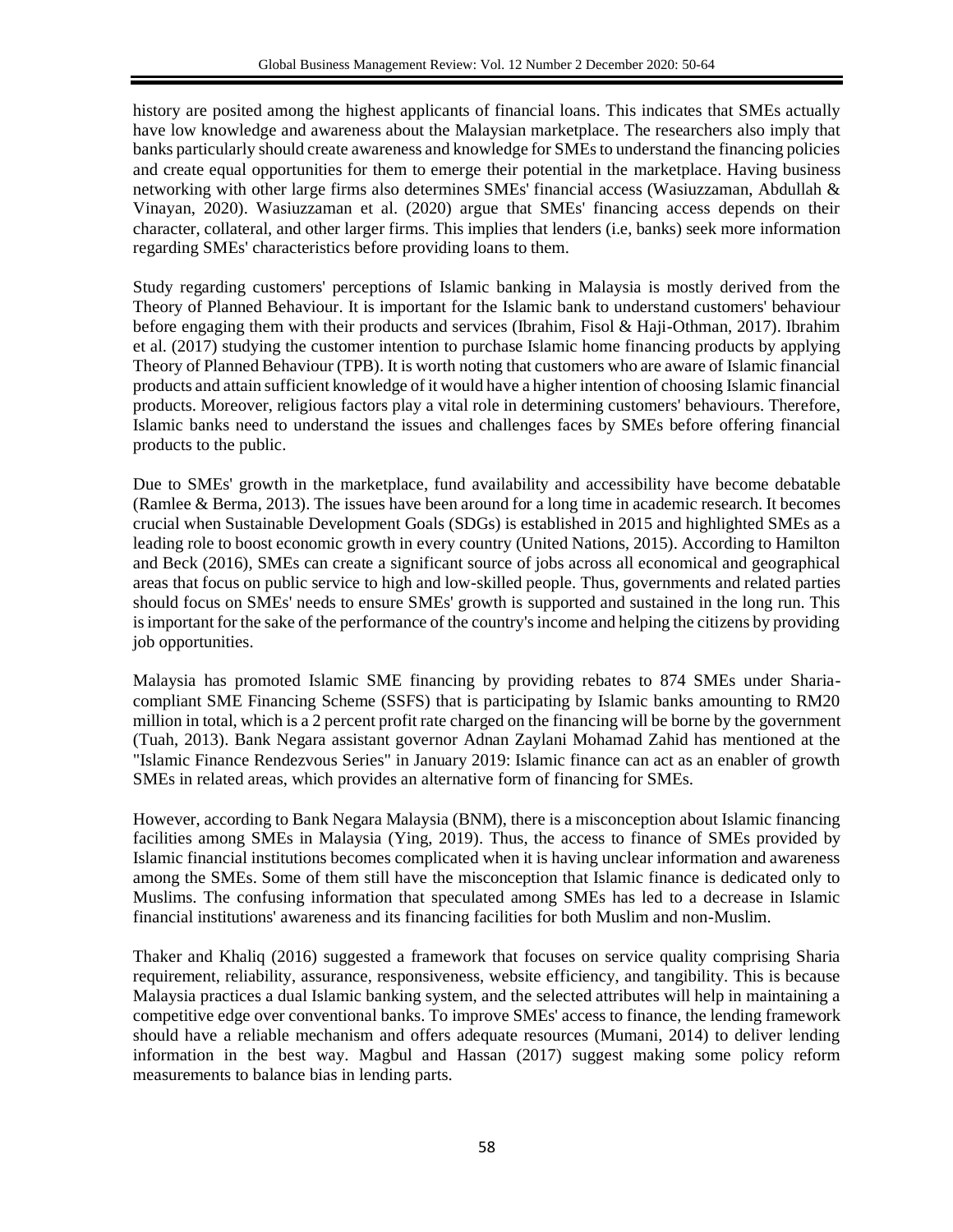## **RECOMMENDATIONS**

The rapid growth of Islamic finance in Malaysia is aligned with the vision and missions of the government. Thus, creating a wise banking environment that retains the aspired ethical banking and instills professionalism is hopefully helpful in producing a prudent Islamic finance hub for this region. After a thorough literature review about the practice of Islamic SME financing in Malaysia and other countries, there are many rooms for improvement to enhance SMEs in terms of its efficiency and performances. Entrepreneurs should grab the opportunities provided by the governments as well as Islamic financial institutions.

The review of the different countries and methods are the main points to be concluded. There is also a need for a new framework to solve the problem that arises among SMEs worldwide, which are affecting SMEs' performance and growth. Inefficient management and strategy to boost the SMEs has become the main reason for performance volatility. SMEs should be managed by separating the department for SMEs in every Islamic bank so that all problems would be focused within one centre. The standardisation of documentation and contracts that compatible with Sharia's requirement should be practiced to improve people's sensitivity and awareness of SME financing. Additionally, some entrepreneurs avoid grabbing Islamic financing opportunities due to religious reasons. Thus, to balance the bias and enhance Islamic SME financing in all parts, some policies reform (Magbul & Hassan, 2017) should be done, and the proper framework should be developed thoroughly (Huda, 2012).

Standardisation in contracts, accounting, and documentation, must be practiced, and information technology needs to be compatible with Sharia requirements. These practices shall enhance financial returns and performance as well as improve governance. The standardisation of Sharia compliance must be extracted from four primary sources, which are the interpretation of Al-Qur'an, interpretation of *hadith*, *Ulama' Ijtima'* which is the consensus amongst scholars, and lastly using *Qiyas*, which is the analogical deduction or individual reasoning for specific problems (Ullah, 2014). Besides, the main activities must be aligned with Sharia compliance; Majeed & Zainab (2017) firmly suggest that Islamic finance's business must prohibit from interest because it represents the money earned without putting any effort. Proper Islamic financing systems that align with shariah compliance is based on a fair risksharing. The pre-determined ratio of risk between lender and borrower needs to be involved in Islamic financial contracts and transactions.

The businesses also need to focus only on legal business and not included all immoral and socially harmful activities. The practice of asset-backed finance and easy access to *Qard-ul Hassan* is also one of the best ways to properly practice Islamic financing. The criteria highlighted must be parallel with the guideline established by the central bank, securities commissions, and authorities responsible so that the standardisation could be done and centralised to all standards needed. On the other hand, a separate account for Islamic transactions should be practiced by Islamic banking windows rather than conventional ones (IFC, 2017). Additionally, a registered Sharia advisor must be up to three persons to ensure that all Islamic transactions run properly.

To pursue the Islamic financial system's perfect practice, human resources have to be well-prepared with the basic of Islamic finance that aligns with Sharia compliance. Ullah (2014) and MIFC (2016) suggest that every Islamic institution need to hire a Sharia expert, prepare a proper training to do the task related to Islamic finance, and have a strong fundamental of Sharia background. According to Rahman (2017), an expert plays a significant role in strengthening the bank's participation in the SMEs business. The central bank also has to create special supervision that only focuses on Islamic banking and related issues. Besides, to boost human resources' better practice in the Islamic financial system, study tour and on-the-job-training can be beneficial tools. Even in a more developed market like Dubai, human resources is still a real problem; therefore, this issue has to be taken care of by proposing an appropriately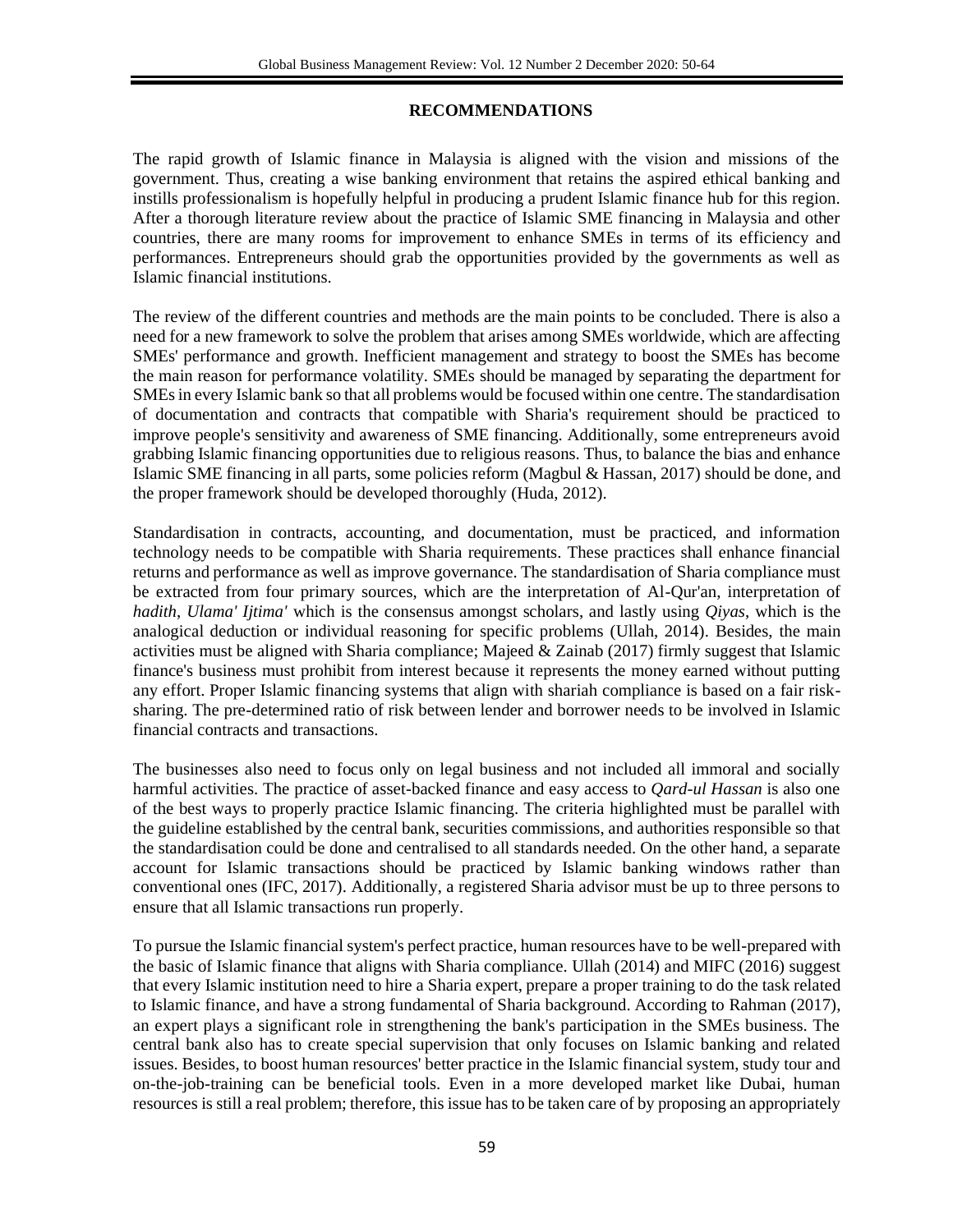skilled employee that work within the industry and offering globally recognised qualifications to properly train the qualified human to understand the requirements for Sharia compliance and deal with the difficulties of Islamic Commercial Law (Rhanoui & Belkhoutout, 2017).

Apart from strengthening the documentation and better practice of human resource, government and the owner of SMEs should be aware of the promotions of Islamic banking products that offered by Islamic financial institutions (Alam, Magboul, & Raman, 2010). The problem arises about misconception among SMEs is due to the lack of promotion, guidelines, and framework that need to be provided by all related parties. Thus, government and Islamic financial institutions should provide a framework, graphical flyer for promotion and flowchart on eligibility, and apply for Islamic business loans at Islamic financial institutions.

### **ACKNOWLEDGEMENT**

Universiti Malaysia Terengganu supports this work under the research grant entitled Talent and Publication Enhancement – Research Grant (TAPE-RG - 55174).

#### **CONCLUSIONS**

The steadfast growth of the Islamic finance industry has led to the demand for Islamic financing including SMEs, which are managed by Islamic financial institutions as the largest lender. In the growth and raises of the number of SMEs, some challenges should be tackled to improve the development. Islamic SME financing is seen to have poor management due to the report and news exposed by the government and SMEs. Although SMEs are knowingly to be the backbone of economic growth in country, however there are seemingly have limited sources to grow their business. Industries with such important role in national economic should grab every opportunities to grow their business and maintaining their individual business operations for long terms. Islamic banks particularly could take opportunities to provide financing products toward SMEs and help them operates. The individuals characteristics and behaviours of SMEs' owners are recognised by previous studies as one of the important factors that determine their financing decision. Explanation of such behaviour mostly derived from TPB, where attitudes, religiousity, and external factors influence the decision of SMEs owners to take financing products. However in Malaysia, SMEs' owners' attitudes, and their lack of readiness to take opportunity become barrier for them to grow. Such barriers created within SMEs' owners would hold them from receiving financial leverage by financing companies and banks. Moreover, the concept of Islamic banking is seemingly misunderstood by SMEs, due to the lack of understanding upon Islamic financing. This misunderstanding should be encountered by Islamic bank and regulators through training, seminars and education to SMEs regardless their status or religions. Thus, to have a proper framework for Islamic SME financing is through an urgent agenda that held by the government and practitioners.

There are limitations that worth to highlight in this paper. This study only discussed the literature review related to the Islamic financing on SMEs. The discussion on this issues cannot be confirmed since the empirical evidences are yet to be conducted. It is recommended in the future that more precise and sounded theoretical framework should be done in order to gain more evidence regarding the concept of Islamic financing to SMEs.

### **REFERENCES**

Abuazoum, A. A. A., Azizan, N., & Ahmad, N. (2013). Knowledge Sharing for the Islamic Banking Sector in Malaysia. *International Journal of Computer and Communication Engineering*, *2*(3), 368–371.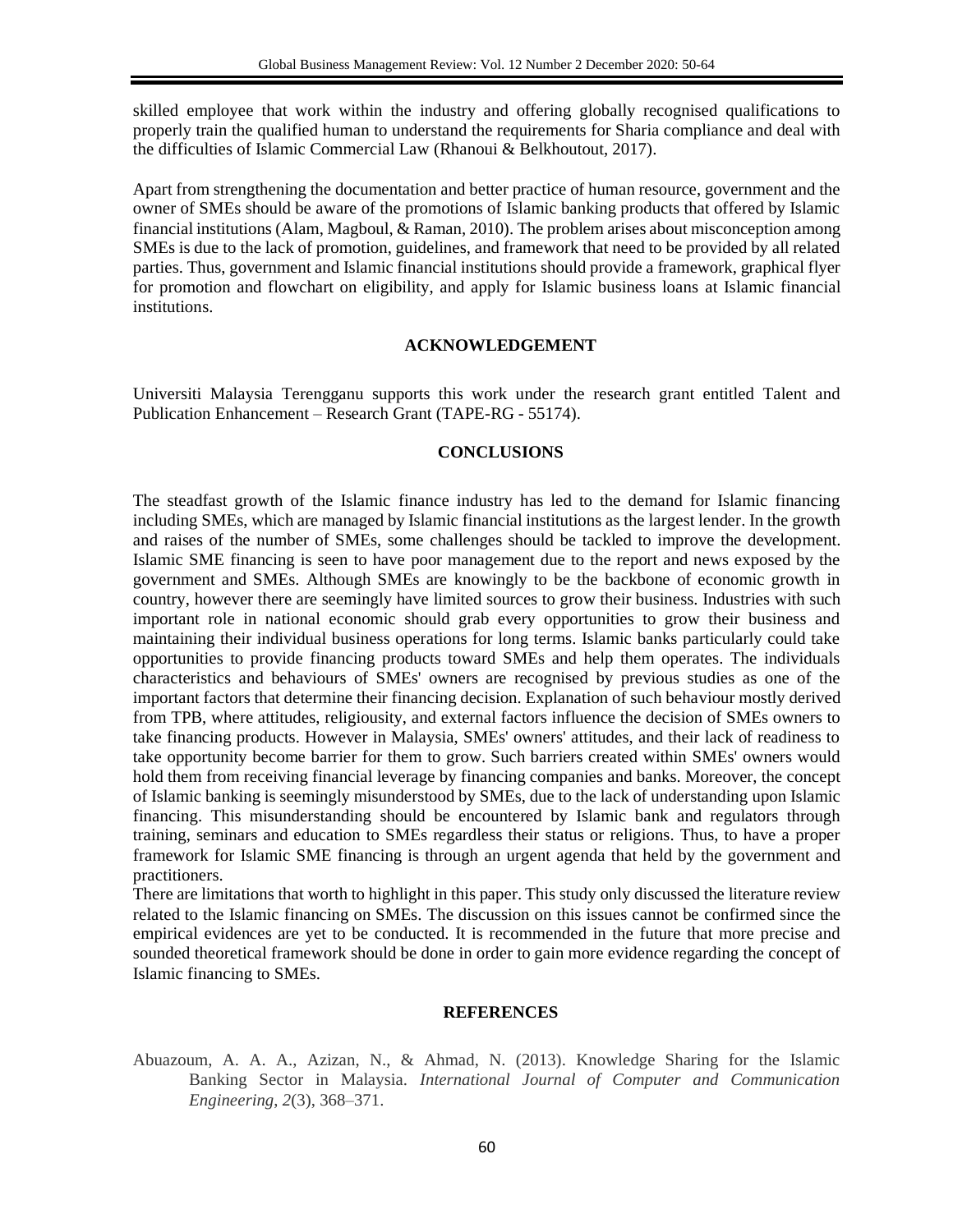- Alam, N. (2015). Islamic Finance: An Opportunity for SME Financing. Retrieved from https://www.ifac.org/global-knowledge-gateway/practice-management/discussion/islamicfinance-opportunity-sme-financing
- Alam, N., Magboul, I. H. M., & Raman, M. (2010). Challenges Faced by Sudanese Banks in Implementing Online Banking: Bankersâ Perception. *The Journal of Internet Banking and Commerce*, *15*(2), 1–9.
- Al Balushi, Y., Locke, S., & Boulanouar, Z. (2019). Determinants of the decision to adopt Islamic finance: evidence from Oman. *ISRA International Journal of Islamic Finance, 11*(1), 6-26. http://dx.doi.org/10.1108/IJIF-02-2018-0020
- Ali, M., & Raza, S. A. (2015). Total Quality Management & Business Excellence Service quality perception and customer satisfaction in Islamic banks of Pakistan : the modified SERVQUAL model. *Total Quality Management*, *3363*(November). https://doi.org/10.1080/14783363.2015.1100517
- Ayyagari, M., Demirgüç-Kunt, A. & Maksimovic, V., (2011).Small vs. youngfirms acrossthe world: contribution to employment, job creation, and growth. *World Bank Policy Research Working Paper*, (5631).
- Aysan, A. F., Disli, M., Ng, A., & Ozturk, H. (2016). Is small the new big ? Islamic banking for SMEs in Turkey. *Economic Modelling*, *54*(October 2015), 187–194. https://doi.org/10.1016/j.econmod.2015.12.031
- Badaj, F., & Radi, B. (2018). Empirical investigation of SMEs' perceptions towards PLS financing in Morocco. *International Journal of Islamic and Middle Eastern Finance and Management, 11*(2), 250-273. https://doi.org/10.1108/IMEFM-05-2017-0133
- Beck, T., & De La Torre, A. (2007). The basic analytics of access to financial services. *Financial markets, institutions & instruments*, *16*(2), 79-117. https://doi.org/10.1111/j.1468- 0416.2007.00120.x
- Bernama. (2019). Islamic finance is alive and kicking in Malaysia. *The Star Online*. Retrieved from https://www.thestar.com.my/business/business-news/2019/08/29/islamic-finance-is-alive-andkicking-in-malaysia-says-governor
- Bizhive, R. T. (2015). Matching SMEs with Islamic finance. *The Borneo Post*. Retrieved from https://www.theborneopost.com/2015/11/21/matching-smes-with-islamic-finance/
- BNM. (2013). *Developing the SME Financing Ecosystem*. Kuala Lumpur, Malaysia.
- Chelliah, S., Sulaiman, M., & Yusoff, Y. M. (2010). Internationalization and performance: Small and Medium Enterprises (SMEs) in Malaysia. *International Journal of Business and Management*, *5*(6), p27.
- Chin, Y.-W., & Lim, E.-S. (2018). SME policies and performance in Malaysia. *Economics Working Paper*, *3*, 1–41.
- Elasrag, H. (2016). *Islamic finance for SMES*. *Mpra*. Retrieved from https://doi.org/10.1453/jest.v3i3.1009
- Hachimi, A., Salahddine, A., & Housni, H. (2017). SME Financing in Morocco : Issues and Alternatives SME Financing in Morocco : Issues and Alternatives. *Journal of Innovations & Business Best Practive*, *2017*(September 2018), 1–8. https://doi.org/10.5171/2017.420530

Hamilton, K., & Beck, T. (2016). SME Financing – How To. *EPS-PEAKS*, 1–52.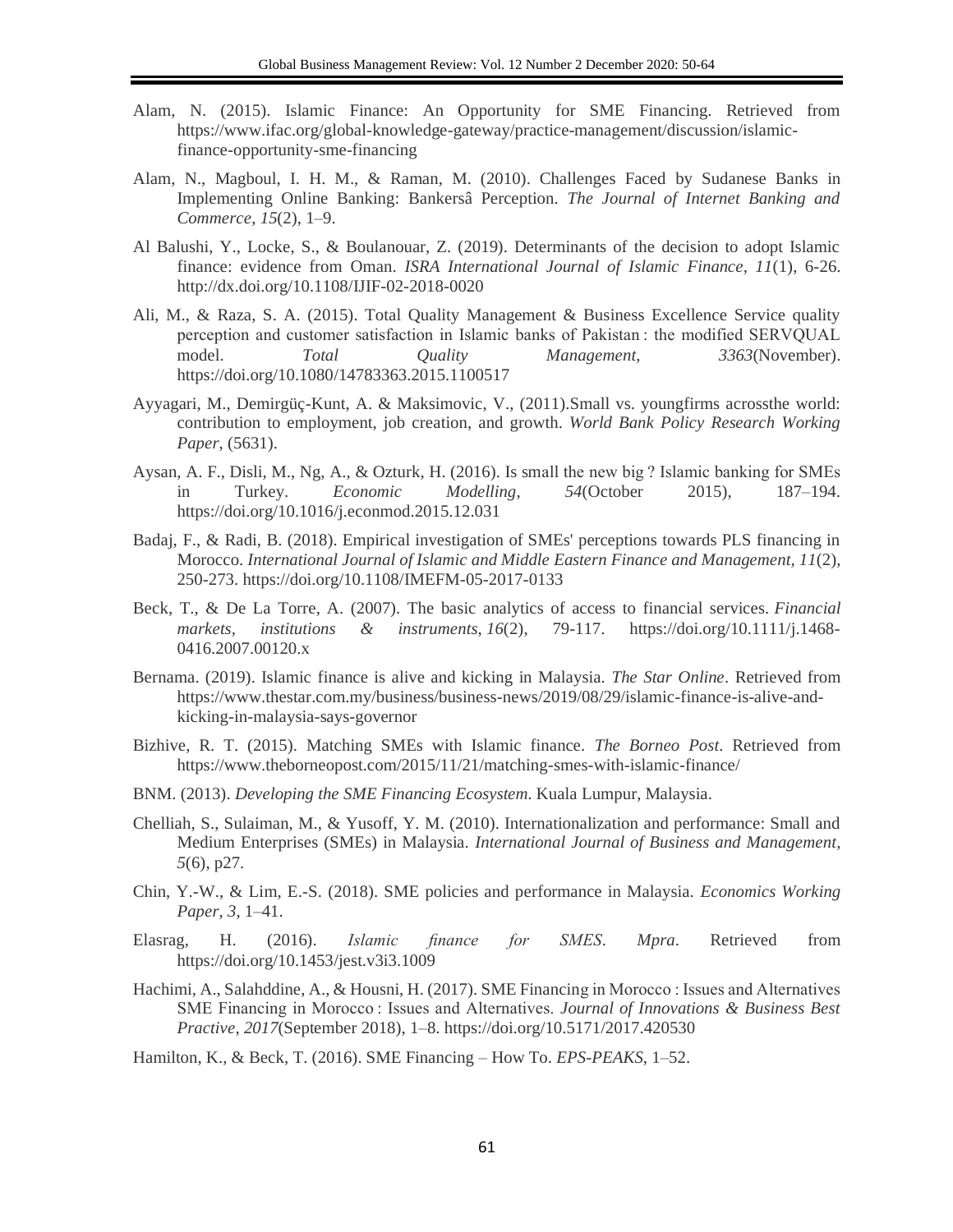- Haque, M. S. (2016). Time for Paradigm Shift in Islamic Finance Industry and Economy : Concepts of Profit , Loss , Enterprise Performance-Measure. *Journal of Business and Technology (Dhaka)*, *XI*(01), 1–9.
- Hasan, M. K. (2015). Entrepreneurship, Islamic Finance and SME Financing. In I. F. S. Board (Ed.), *IFSB 7th Public Lecture on Financial Policy and Stability* (pp. 1–46). Jakarta, Indonesia.
- Hasan Raza, Ahmed, F., Osama, A., & Ahmed, F. (2017). Islamic banking for small and medium enterprises ( SMEs ): A glance at challenges and prospects in Pakistan. *International Journal of Development and Sustainability*, *6*(12), 1998–2008.
- Hashim, J. (2007). Information communication technology (ICT) adoption among SME owners in Malaysia. *International Journal of Business and Information*, *2*(2), 221–240.
- Hove, P., Sibanda, K., & Pooe, D. (2014). The Impact of Islamic Banking on Entrepreneurial Motivation, Firm Competitiveness and Performance in South African Small and Medium Enterprises. *Mediterranean Journal of Social Sciences*, *5*(15), 165–174. https://doi.org/10.5901/mjss.2014.v5n15p165
- Huda, A. N. (2012). The Development of Islamic Financing Scheme for SMEs in a Developing Country : The Indonesian Case. *Social and Behavioral Sciences*, *52*, 179–186. https://doi.org/10.1016/j.sbspro.2012.09.454
- IFC. (2017). *Islamic Banking Opportunities Across Small and Medium Enterprises*. *World Bank Group*. https://doi.org/10.1596/26098
- Iqbal, Z. (2014). *Islamic Finance and SME Financing*. Istanbul, Turkey.
- Janahi, M. Ab., & Almubarak, M. (2015). The impact of customer service quality on customer satisfaction in Islamic banking. *Journal of Islamic Markerting*, *8*(17), 595–604.
- Kandasamy, K., Lee, S., & Jer, N. S. (2018). Understanding Financing through the Lens of Small and Medium Enterprises (SMEs). In *Financial Stability and Payment Systems Report 2018.* Kuala Lumpur: Bank Negara Malaysia. https://www.bnm.gov.my/files/publication/fsps/en/2018/cp02\_001\_box.pdf
- Madanchian, M., Noordin, F., Hussein, N., & Taherdoost, H. (2016). The role of SMEs in economic development: case study of Malaysia. *Elvedit Journal Submissions*, *1*, 1–5.
- Magbul, A., & Hassan, R. (2017). Microcredit supply under Islamic Banking in Khartoum State , Sudan. *Southern African Business Review*, *21*, 407–428.
- Majeed, M. T., & Zainab, A. (2017). How Islamic is Islamic banking in Pakistan? *Journal of Islamic and Middle Eastern Finance and Management*, *10*(4), 470–483. https://doi.org/10.1108/IMEFM-03-2017-0083
- Masuduzzaman, M., Akther, M., & Ara, S. (2018). Efficiency of SMEs Financed under Conventional and Islamic Banks : Bangladesh Perspective. *Journal of Islamic Economics, Banking and Finance*, *14*(1), 61–70.
- Matarneh, B., & Almanaseer, M. (2015). Contribution of Islamic Banks in Financing Small and Medium Enterprises in the Kingdom of Bahrain. *International Journal of Financial Research*, *6*(3), 49– 55. https://doi.org/10.5430/ijfr.v6n3p49
- MIFC. (2016). Islamic FInance: Bridging the Funding Gaps of SMEs and MSMEs. Malaysia International Islamic Financial Centre (MIFC), Kuala Lumpur, Malaysia.
- Mumani, H. F. (2014). *Islamic Finance for SMEs in Jordan 1978-2014*. Master of Science in Banking and Finance, Eastern Mediterranean University (EMU)-Doğu Akdeniz Üniversitesi (DAÜ).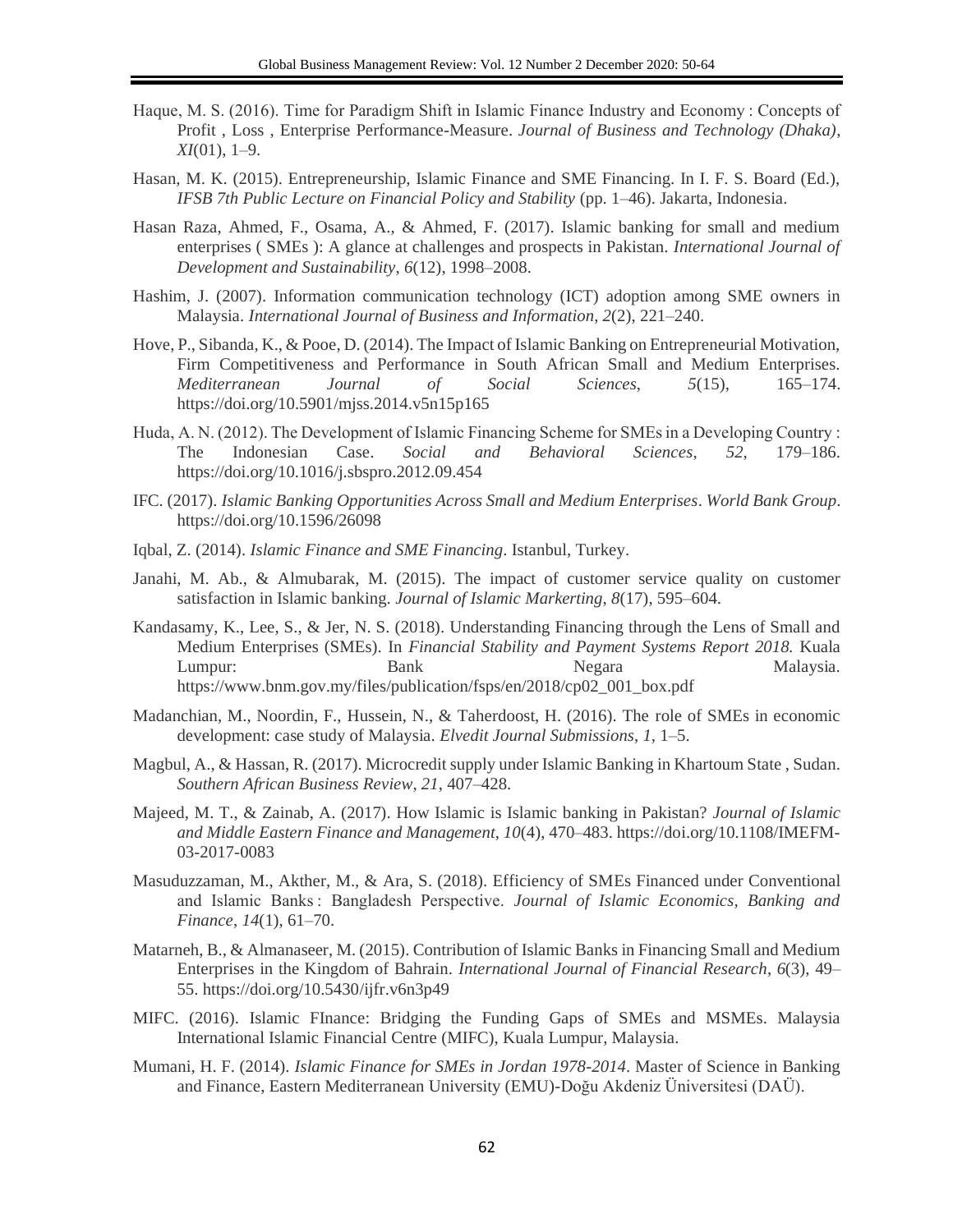- Organisation for Economic Co-operation and Development (2000). S*mall and medium-sized enterprises: local strength, global reach*. OECD Observer, OECD.
- Organisation for Economic Co-operation and Development (2018). *Financing SMEs and Entrepreneurs 2018. An OECD Scoreboard*. OECD, Paris.
- Ozkan, C. (2015). *Leveraging Islamic Finance for SMEs*. *World Bank Global Islamic Finance Development Center*. Istanbul, Turkey.
- Rahman, N. H. A. (2017). The Role of Islamic Banks In Enhancing SMEs' Access to Financing via Musharakah Financing. *Journal of Islamic Finance*, *6*(1), 42–50.
- Ramlee, S., & Berma, B. (2013). Financing gap in Malaysian small-medium enterprises: A supply-side perspective. *SAJEMS Special Issue*, (16), 115–126.
- Rhanoui, S., & Belkhoutout, K. (2017). Islamic Banking in Morocco : The Factors of a Promising Future. *Journal of Islamic Banking and Finance*, *5*(1), 7–14. https://doi.org/10.15640/jibf.v5n1a2
- Saaid, E. (2013). The Challenges of Islamic Trade Finance in Promoting SMEs in IDB Member Countries. *IRTI Working Paper Series*, 1–17.
- Selvanathan, M., Nadarajan, D., Zamri, A. F. M., Suppramaniam, S., & Muhammad, A. M. (2018). An Exploratory Study on Customers' Decision in Choosing Islamic Banking. *International Buusiness Research, 11*(5), 42-49.
- Shaban, M., Duygun, M., & Fry, J. (2016). SME's lending and Islamic finance. Is it a "win-win" situation? *Economic Modelling*, *55*, 1–5. https://doi.org/10.1016/j.econmod.2016.01.029
- SMECorp. (2019). SMEs need more capacity to boost halal exports. Retrieved from http://www.smecorp.gov.my/index.php/en/resources/2015-12-21-10-55-22/news/3694-smesneed-more-capacity-to-boost-halal-exports-2
- Subramaniam, M., & Kumar, K. (2014). Perspectives of SMEs on the Emergence of Islamic Banking in the Sultanate of Oman – The Golden Hands Coming Together for Sustainable Growth. *International Journal of Humanities and Social Science*, (May), 1–10. https://doi.org/10.13140/RG.2.1.3773.3284
- Thaker, H. M. T., & Khaliq, A. (2016). Evaluating the Service Quality of Malaysian Islamic Banks : An Importance-Performance Analysis Approach. *International Journal of Business and Information*, *11*(3), 341–364.
- The Star. (2017). Miti approves RM1.6bil under syariah-compliant SME financing scheme. Retrieved from https://www.thestar.com.my/business/business-news/2017/10/16/miti-approves-rm1pt6bilunder-syariah-compliant-sme-financing-scheme/
- Tuah, Y. (2013). Syariah-compliant schemes to provide further aid to Malaysia's SME growth. *The Borneo Post*.
- Ullah, H. (2014). Shari' ah Compliance in Islamic banking: An empirical study on selected Islamic banks. *International Journal of Islamic and Middle Eastern Finance and Management*, *7*(2), 182– 199. https://doi.org/10.1108/IMEFM-06-2012-0051
- United Nations. (2015). *Transforming our world: the 2030 Agenda for Sustainable Development*. *UN General Assembly*. Retrieved from https://www.refworld.org/docid/57b6e3e44.html
- Wasiuzzaman, S., & Nurdin, N. (2019). Debt financing decisions of SMEs in emerging markets: empirical evidence from Malaysia. *International Journal of Bank Marketing, 37*(1), 258-277. https://doi.org/10.1108/IJBM-12-2017-0263